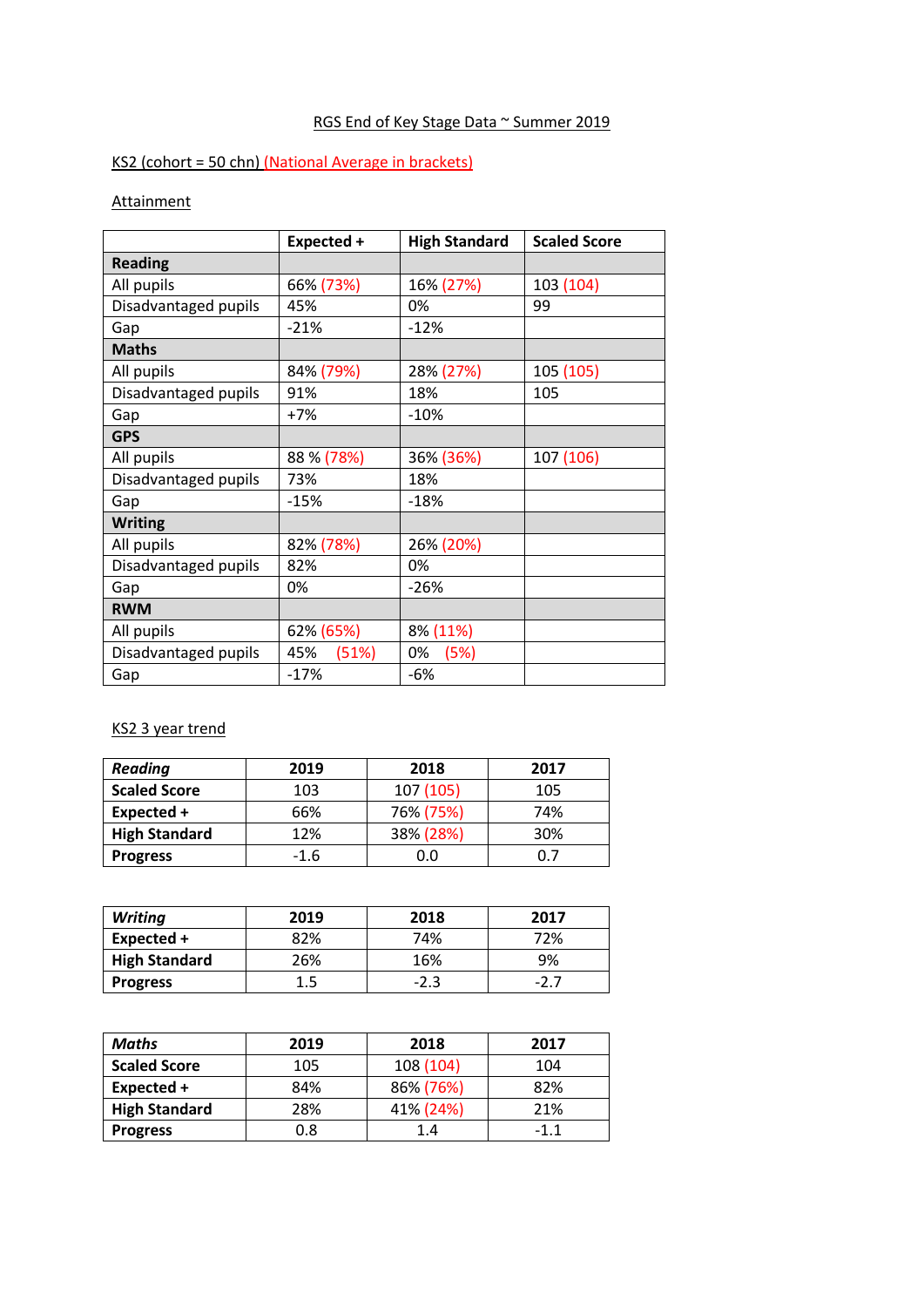| <b>GPS</b>           | 2019 | 2018      | 2017 |
|----------------------|------|-----------|------|
| <b>Scaled Score</b>  | 107  | 109 (106) | 107  |
| Expected +           | 88%  | 86% (78%) | 81%  |
| <b>High Standard</b> | 36%  | 47% (34%) | 39%  |

| <b>RWM</b>           | 2019      | 2018      | 2017 |
|----------------------|-----------|-----------|------|
| Expected +           | 62% (65%) | 71% (64%) | 67%  |
| <b>High Standard</b> | 6%        | 12% (10%) | 5%   |

# $KS1$  (cohort = 40 chn)

#### **Attainment**

|                      | Expected + | <b>High Standard</b> |
|----------------------|------------|----------------------|
| <b>Reading</b>       |            |                      |
| All pupils           | 80%        | 25%                  |
| Disadvantaged pupils | 100%       | 25%                  |
| Gap                  | $+20%$     | 0%                   |
| <b>Maths</b>         |            |                      |
| All pupils           | 75%        | 25%                  |
| Disadvantaged pupils | 75%        | 25%                  |
| Gap                  | 0%         | 0%                   |
| <b>Writing</b>       |            |                      |
| All pupils           | 73%        | 25%                  |
| Disadvantaged pupils | 50%        | 25%                  |
| Gap                  | $-23%$     | 0%                   |
| <b>RWM</b>           |            |                      |
| All pupils           | 68%        | 15%                  |
| Disadvantaged pupils | 50%        | 25%                  |
| Gap                  | -18%       | $+10%$               |

### KS1 3 year trend

| <b>Reading</b>       | 2019 | 2018 | 2017 |
|----------------------|------|------|------|
| Expected +           | 80%  | 68%  | 80%  |
| <b>High Standard</b> | 25%  | 17%  | 17%  |

| <b>Writing</b>       | 2019 | 2018 | 2017 |
|----------------------|------|------|------|
| Expected +           | 73%  | 51%  | 59%  |
| <b>High Standard</b> | 25%  | 2%   | 9%   |

| Maths                | 2019 | 2018 | 2017 |
|----------------------|------|------|------|
| Expected +           | 75%  | 69%  | 76%  |
| <b>High Standard</b> | 23%  | 23%  | 21%  |